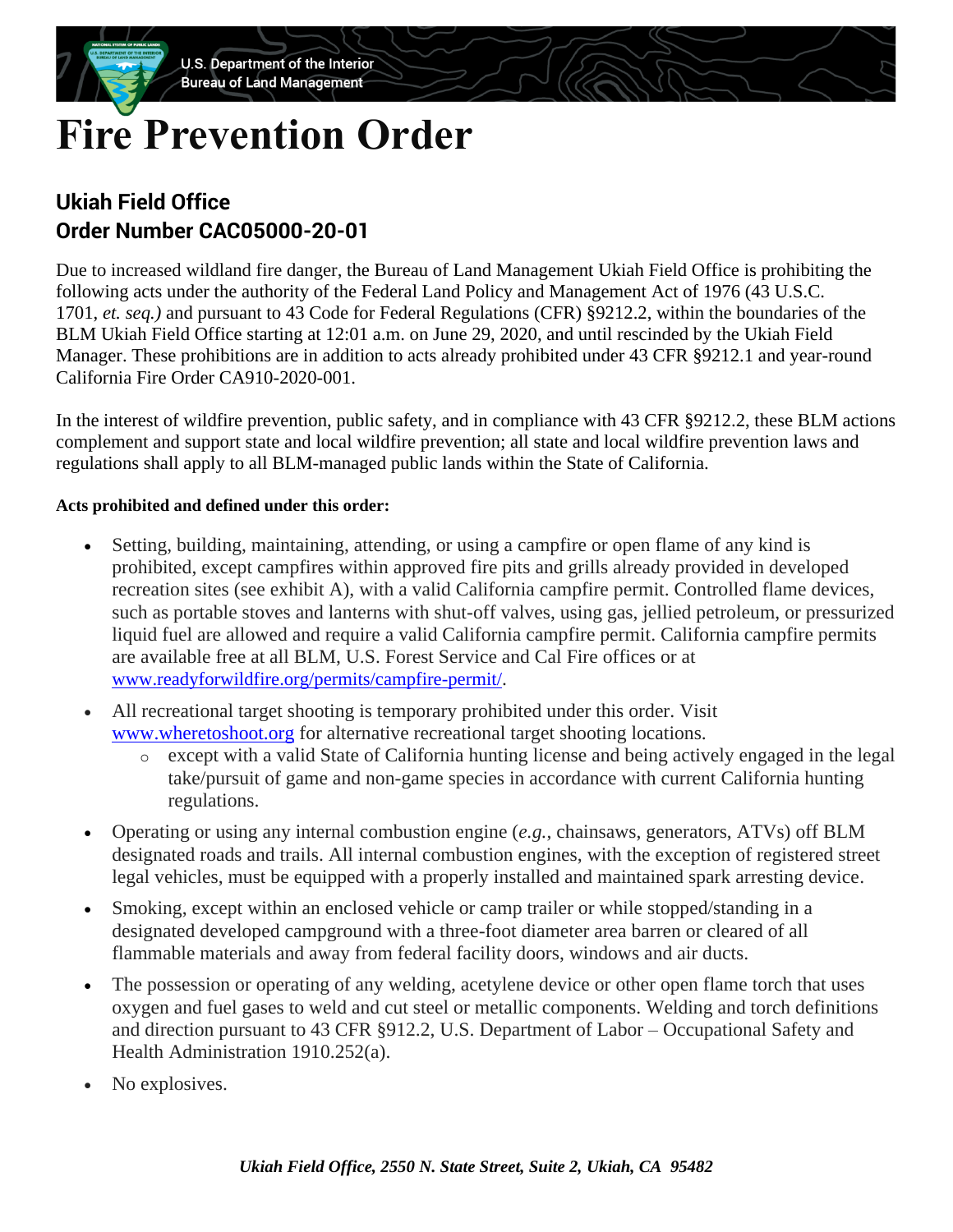#### **Exemptions**

Pursuant to Title 43 CFR §9212.2(b)(3), each of the following persons are exempt from this order:

- 1) Any Federal, state, or local officer, or member of an organized rescue or firefighting force in performance of an official duty.
- 2) Persons with a permit or contract specifically authorizing the otherwise prohibited acts.

#### **Penalties for violating this order**

Anyone who is found guilty of violating a fire prevention order, which may be classified as a Class A Misdemeanor Offense under 43 U.S.C. 1733(a) FLPMA, 18 U.S.C. 3559, and 18 U.S.C. 3571 Sentence of Fine – Sentencing Reform Act, Oct. 12, 1984, that does not result in death, may be fined not more than \$100,000 and/or imprisonment for not more than 12 months, or in accordance with the applicable provisions of 18 U.S.C. 3571. Restitution for total fire suppression and damage costs incurred may be borne by the trespasser.

#### **Additional Information**

A map of current restrictions and active Fire Prevention Orders are available online at [www.blm.gov/programs/public-safety-and-fire/fire-and-aviation/regional-info/california/fire-restrictions.](http://www.blm.gov/programs/public-safety-and-fire/fire-and-aviation/regional-info/california/fire-restrictions)

Fire weather forecasts are available through the National Weather Service at [https://www.weather.gov/fire/.](https://www.weather.gov/fire/)

These prohibitions are in addition to the General Fire Restrictions contained in 43 CFR 9212.1. Issued in Ukiah, California this 24<sup>th</sup> day of June, 2020.

For questions, please call 707-468-4000, Monday – Friday, 8:00 a.m. – 4:00 p.m.

RYAN COOPER 14:35:33 -07'00' Digitally signed by RYAN COOPER 14:35:33 -07'00'

Ryan Cooper BLM Ukiah Field Manager, Acting